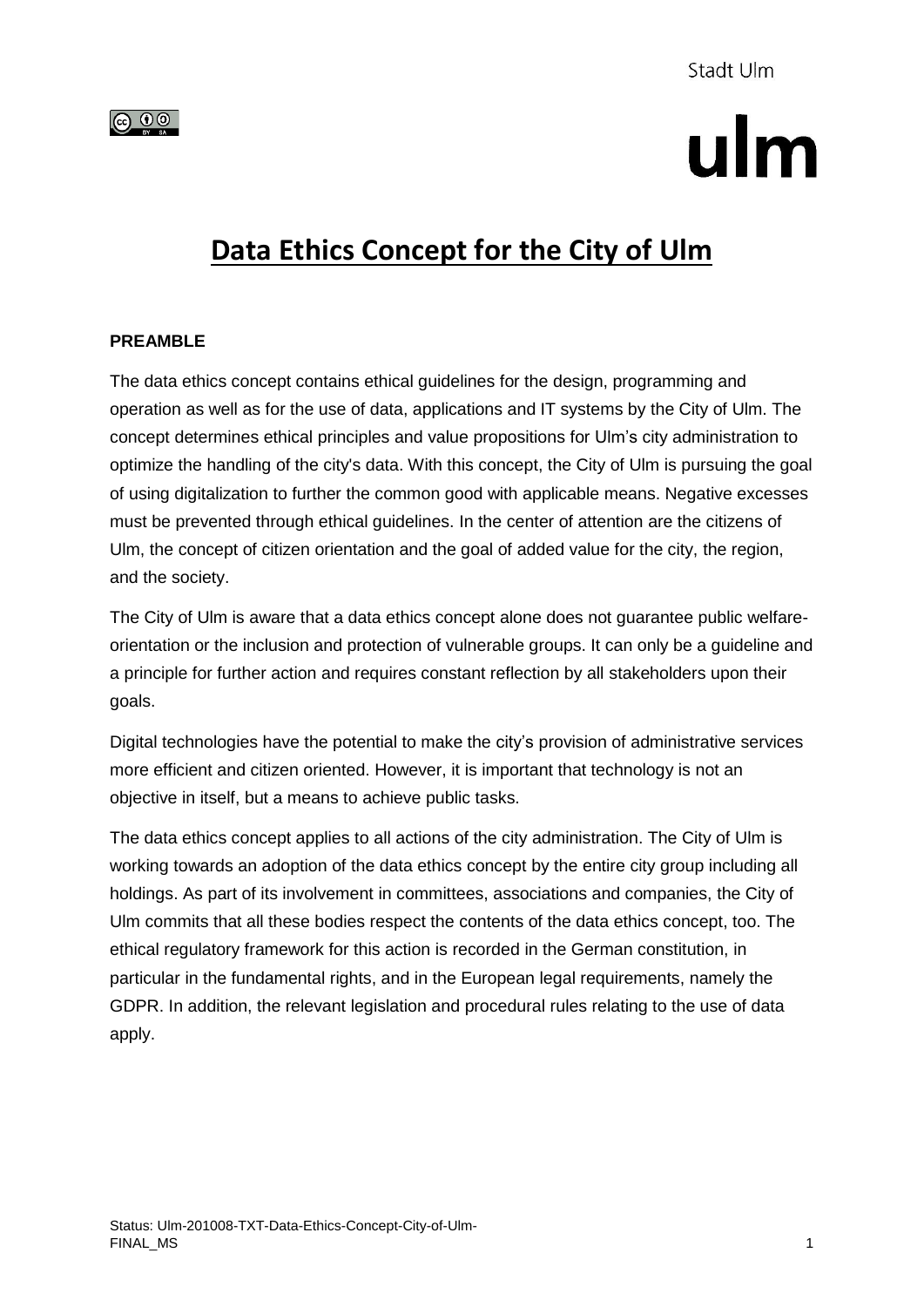#### **1. SECURING PRIVACY**

The privacy of citizens is of the highest priority and will be respected. Personal data must be protected. Privacy by Design ensures that only necessary data is collected and processed and that it is securely protected. The right of citizens to access the personal data collected about them by the city within the meaning of the GDPR is safeguarded.

When collecting, processing and publishing data, data protection must be taken into account from the beginning. Personal data is subject to the individual's right to informational selfdetermination guaranteed by the constitution and the established jurisdiction. The collection and, if necessary, transfer of personal data is not carried out for the purpose of selling or obtaining any payment in return.

#### **2. OPENING DATA**

Open data are all data sets which are made freely accessible to society in the interest of the general public without any restrictions for free use, further distribution and free further reuse. Open urban data is a necessary element of technological sovereignty. The aim of urban action must be to make this data available in a transparent, barrier-free, complete, machineaccessible and sustainable manner. Innovations and improvements in urban cohabitation are promoted by the open provision of all collected, non-personal urban data.

The aim is to benefit from using existing data to create transparency, make knowledge accessible, involve citizens, improve already existing government services, generate new knowledge through a scientific debate and enable new business models.

#### **3. ENSURING THE TRANSFER AND FURTHER USE OF OPEN DATA**

The City of Ulm is counting on the binding adoption of open standards, document and data formats as well as communication protocols to improve transparency, coordination between its institutions and the cooperation with civil society, business and science.

The city, society, science and business should benefit from a high level of dissemination and the use of the data and creations, which are collected and created by the City of Ulm and its holdings or on its behalf. Everything beyond is to be regulated in a statute. The city administration of Ulm will respect these principles when passing on data.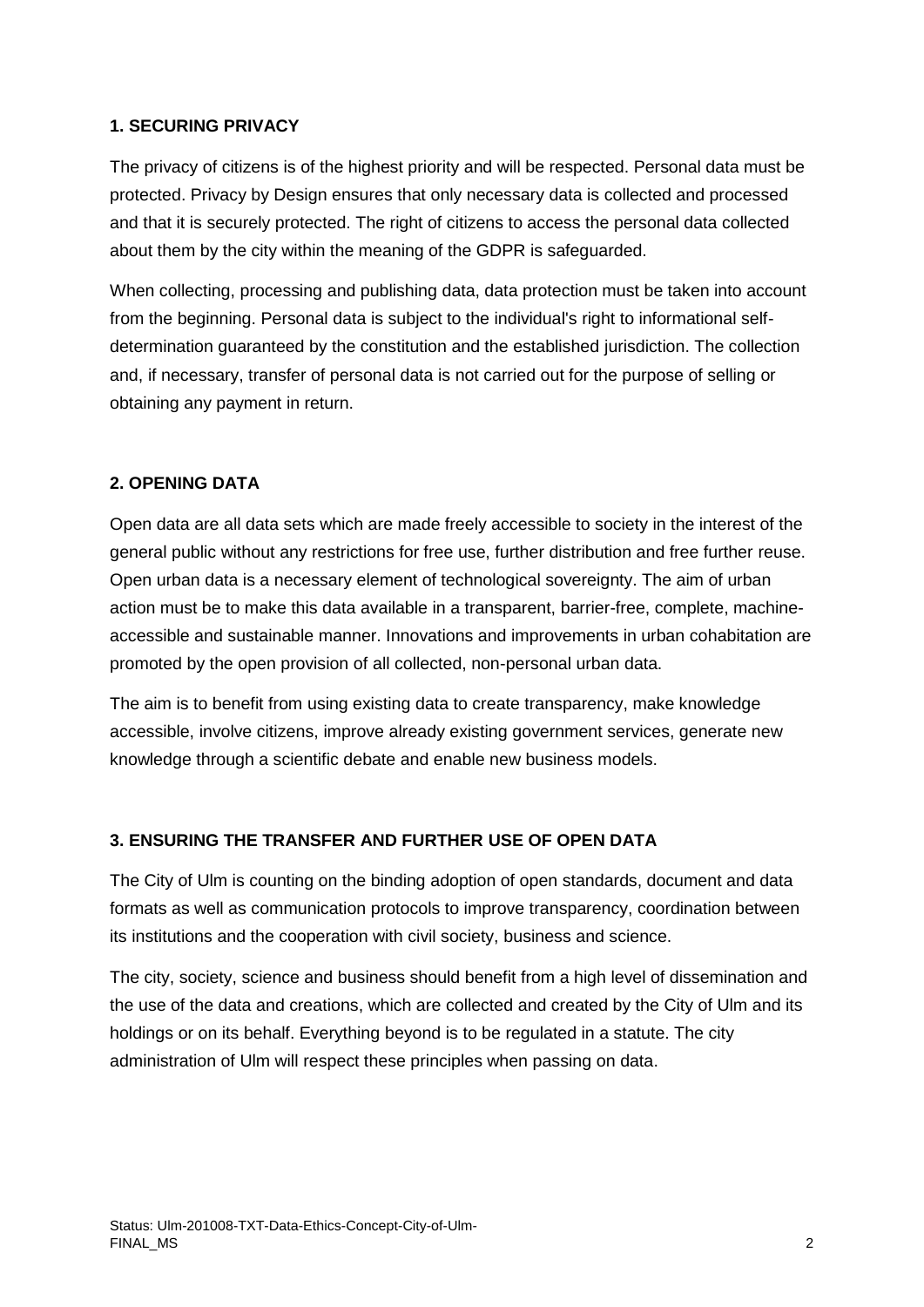#### **4. AVOIDING DEPENDENCIES AND STRENGTHENING SOVEREIGNTY**

The city of Ulm strives for the greatest possible technological sovereignty. All third-party services and products used should be developed based on commonly agreed and open standards.

The use of previously established and widely recognized standards ensures that services and products can be continuously developed so the city will get the most value out of it. Any strong dependence on individual companies is to be avoided. The independence cannot be guaranteed with proprietary interfaces and exchange formats. In justified cases, however, proprietary software can be used. Open interfaces and exchange formats should always be used for the possibility of a later exchange of individual components.

#### **5. SECURING DEMOCRATIC CONTROL**

Digital democracy enables greater citizen participation in the design and management of cities and urban services. Within the limits set by the municipal regulations and the main statutes of the City of Ulm, the municipal council and its committees advise and decide on the objectives, development, implementation and use of digitization projects.

#### **6. TRANSPARENT USAGE OF DATA, ALGORITHMS AND AUTOMATED SYSTEMS**

The responsibility of democratically elected bodies for decisions made by the city must be maintained. Automated procedures must not replace them. The criteria of automated administrative decisions must be disclosed. In communications of the city with the citizens, it must be clear from the beginning if a machine is used or decisions are solely made by means of technical systems without any involvement of an employee.

Tools, data and algorithms should be transparent and open. A procedure practiced in this way enables the City of Ulm and all others to keep results and work processes transparent, comprehensible and reproducible for third parties.

In all data-related decision-making mechanisms, the origin of the underlying data and the inherent distortion effects must be reflected.

#### **7. ENSURING THE SAFETY OF THE SYSTEMS BEEING USED**

The technical systems being used are protected against cyberattacks, manipulation and unauthorized access according to the latest state of the art and in all conscience.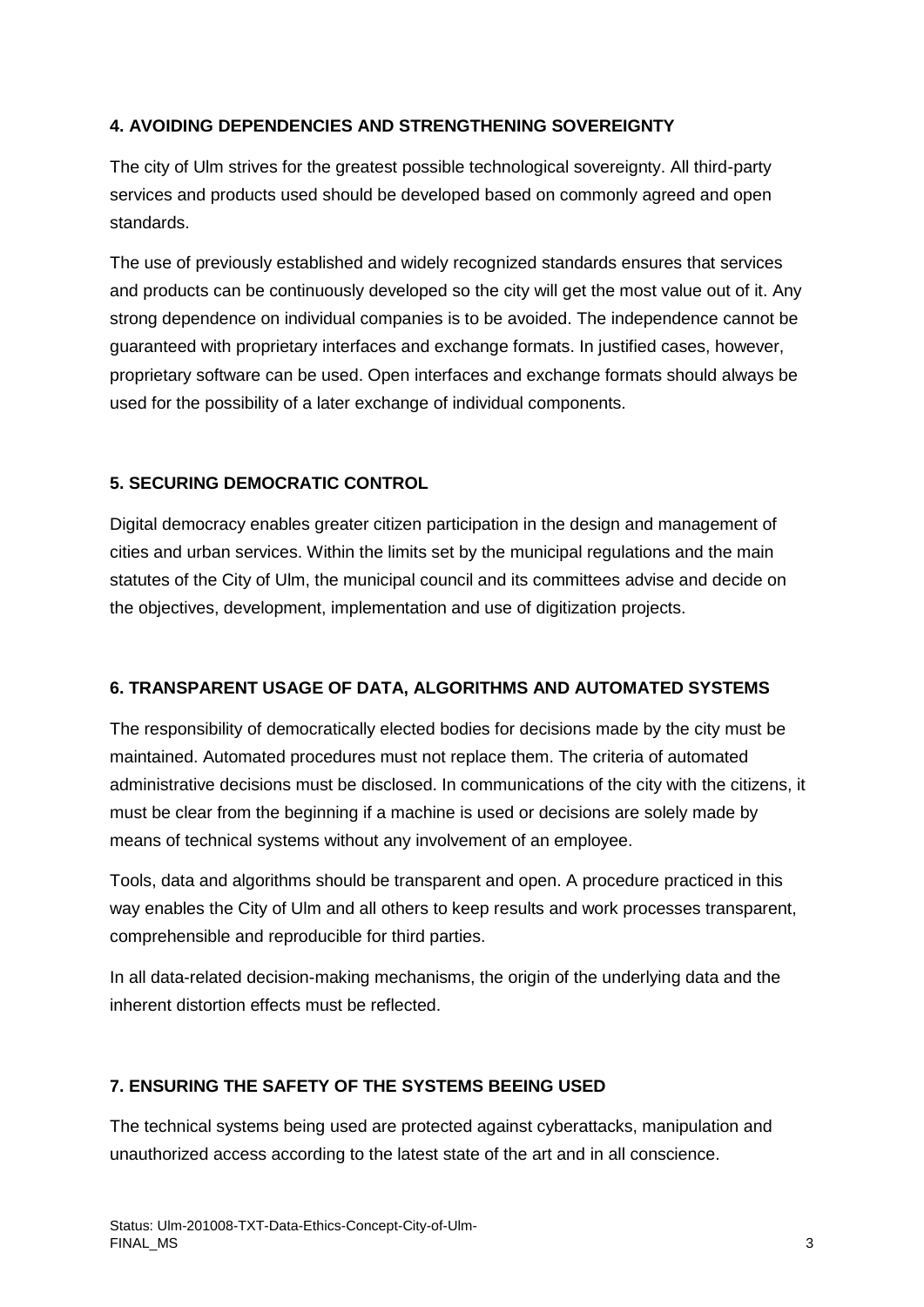### **8. EMBEDING PUBLIC SERVICE OBLIGATIONS, SUSTAINABILITY AND SOCIAL RESPONSIBILITY**

The development and testing of new technologies and the combining, aggregating and interpreting of different data sets can produce unexpected and possibly unwanted side effects. The digitalization process must therefore be committed to the public interest at all times, without marginalizing room for experimentation.

The goal of digital transformation must always be a process-related, social, economic and/or ecological improvement of urban administrative services and offerings, both for present and future generations. This should be done as economically and cost efficient as possible.

#### **9. EVALUATION AND SANCTIONS**

As soon as the existing legal framework, laws and municipal statutes are overtaken by new, superior technologies, ethical consequences must be in all conscience. The rules must be further developed by and with the democratically legitimized bodies.

The data ethics concept and its compliance will be regularly reviewed and revised if necessary. This includes an external evaluation.

The form of possible sanctions will be worked out in a trial phase and will then be implemented.

#### $\odot$   $\odot$

The present document is licensed under a Creative Commons Attribution-ShareAlike 4.0 International Licence, City of Ulm / Digital Agenda. The graphics are excluded from the license.

This is the English translation of the Data Ethics Concept of the City of Ulm. Please note that the German version is considered as valid due to its approval by the City Council in October 2020.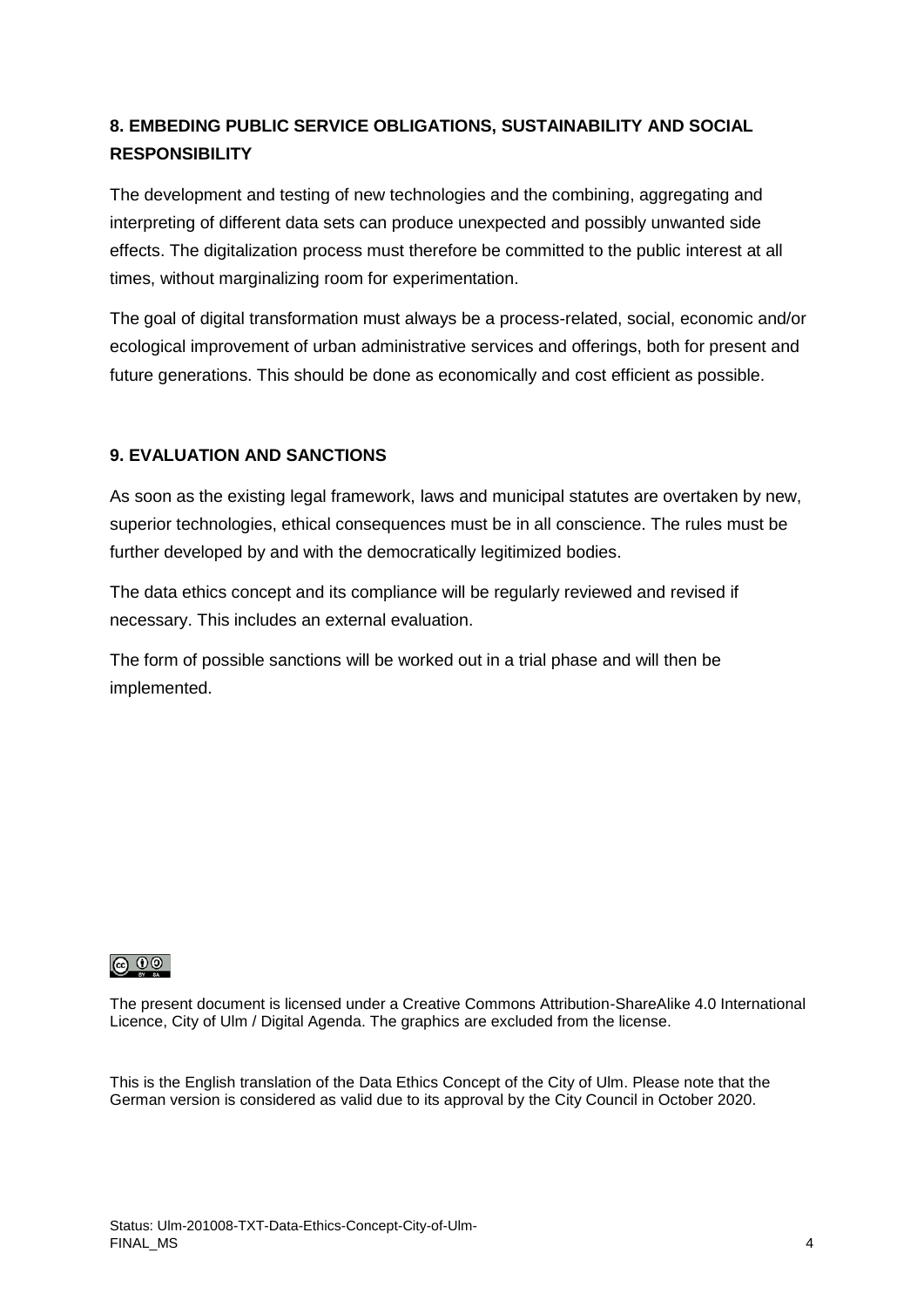#### **For further reading**

Bundesministerium für Wirtschaft und Energie. (2019): *Europäische Datenschutz-Grundverordnung*. Online: [https://www.bmwi.de/Redaktion/DE/Artikel/Digitale-](https://www.bmwi.de/Redaktion/DE/Artikel/Digitale-Welt/europaeische-datenschutzgrundverordnung.html)[Welt/europaeische-datenschutzgrundverordnung.html](https://www.bmwi.de/Redaktion/DE/Artikel/Digitale-Welt/europaeische-datenschutzgrundverordnung.html) [accessed 05.10.2019]

City of Barcelona (2019): *Manifesto in favour of technological sovereignty and digital rights for cities*. Online:<https://www.barcelona.cat/digitalstandards/manifesto/0.2/> [accessed 08.10.2019]

City of Darmstadt (2019): *Ethische Leitplanken für die Entwicklung Darmstadts zur Digitalstadt*. Online: [https://www.digitalstadt-darmstadt.de/digitalstadt](https://www.digitalstadt-darmstadt.de/digitalstadt-darmstadt/beiraete/)[darmstadt/beiraete/](https://www.digitalstadt-darmstadt.de/digitalstadt-darmstadt/beiraete/) [accessed 08.10.2019]

City of Eindhoven (2017): *Smart Society Charter—IoT Architecture principles & guidelines*. Online: [https://data.eindhoven.nl/explore/dataset/eindhoven-smart](https://data.eindhoven.nl/explore/dataset/eindhoven-smart-society-iot-charter/information/)[society-iot-charter/information/](https://data.eindhoven.nl/explore/dataset/eindhoven-smart-society-iot-charter/information/) [accessed 08.10.2019]

City of Friedrichshafen and KoRiS – Kommunikative Stadt- & Regionalentwicklung (2018): *Integriertes Stadtentwicklungskonzept (ISEK)*. City of Friedrichshafen.

Data Ethics Commission (2019): *Opinion of the Data Ethics Commission*. Online: [https://www.bmi.bund.de/SharedDocs/downloads/EN/themen/it-digital](https://www.bmi.bund.de/SharedDocs/downloads/EN/themen/it-digital-policy/datenethikkommission-abschlussgutachten-kurz.pdf)[policy/datenethikkommission-abschlussgutachten-kurz.pdf](https://www.bmi.bund.de/SharedDocs/downloads/EN/themen/it-digital-policy/datenethikkommission-abschlussgutachten-kurz.pdf) accessed 08.10.2020

Erling, J. (2018): *Sozial unangepasst? Das wird Folgen haben*. Online: [https://www.welt.de/politik/ausland/article174746362/Ueberwachungsstaat-China-](https://www.welt.de/politik/ausland/article174746362/Ueberwachungsstaat-China-Sozial-unangepasst-Das-wird-Folgen-haben.html)[Sozial-unangepasst-Das-wird-Folgen-haben.html](https://www.welt.de/politik/ausland/article174746362/Ueberwachungsstaat-China-Sozial-unangepasst-Das-wird-Folgen-haben.html) [accessed 23.10.2019]

European Union: *Regulation (EU) 2016/679 of the European Parliament and of the Council on the protection of natural persons with regard to the processing of personal data and on the free movement of such data, and repealing Directive 95/46/EC (General Data Protection Regulation) (2016).* Official Journal of the European Union.

Lix, B., & Stüben, J. (2013): *Big Data – Bedeutung Nutzen Mehrwert*. Online: [https://www.pwc.de/de/prozessoptimierung/assets/pwc-big-data-bedeutung-nutzen](https://www.pwc.de/de/prozessoptimierung/assets/pwc-big-data-bedeutung-nutzen-mehrwert.pdf)[mehrwert.pdf](https://www.pwc.de/de/prozessoptimierung/assets/pwc-big-data-bedeutung-nutzen-mehrwert.pdf) [accessed 01.10.2019]

Plattform Innovative Digitalisierung der Wirtschaft (2015): *Stakeholder Peer Review Deutschland: Intelligent vernetzt - Status- und Fortschrittsbericht 2015*. Nationaler IT-Gipfel; Plattform Innovative Digitalisierung der Wirtschaft; Fokusgruppe Intelligente Vernetzung.